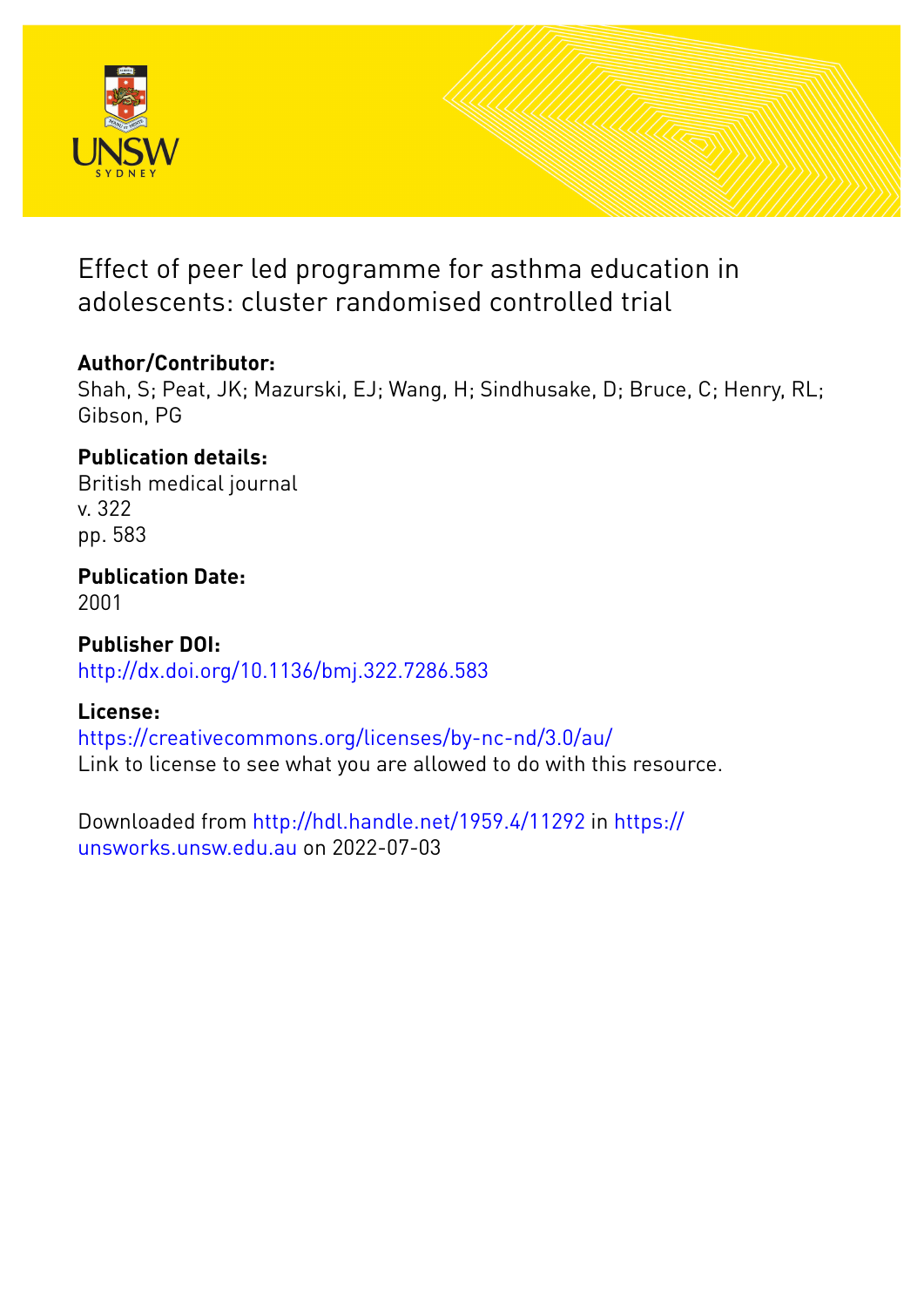

### **controlled trial education in adolescents: cluster randomised Effect of peer led programme for asthma**

Sindhusake, Colleen Bruce, Richard L Henry and Peter G Gibson Smita Shah, Jennifer K Peat, Evalynn J Mazurski, Han Wang, Doungkamol

doi:10.1136/bmj.322.7286.583 BMJ 2001;322;583

**<http://bmj.com/cgi/content/full/322/7286/583>** Updated information and services can be found at:

These include:

| Data supplement                  | "Prepublication history"<br>http://bmj.com/cgi/content/full/322/7286/583/DC1                                                                                                                                                    |
|----------------------------------|---------------------------------------------------------------------------------------------------------------------------------------------------------------------------------------------------------------------------------|
| <b>References</b>                | This article cites 17 articles, 7 of which can be accessed free at:<br>http://bmj.com/cgi/content/full/322/7286/583#BIBL                                                                                                        |
|                                  | 14 online articles that cite this article can be accessed at:<br>http://bmj.com/cgi/content/full/322/7286/583#otherarticles                                                                                                     |
| <b>Rapid responses</b>           | 5 rapid responses have been posted to this article, which you can access for free<br>at:                                                                                                                                        |
|                                  | http://bmj.com/cgi/content/full/322/7286/583#responses                                                                                                                                                                          |
|                                  | You can respond to this article at:<br>http://bmj.com/cgi/eletter-submit/322/7286/583                                                                                                                                           |
| <b>Email alerting</b><br>service | Receive free email alerts when new articles cite this article - sign up in the box at<br>the top left of the article                                                                                                            |
| <b>Topic collections</b>         | Articles on similar topics can be found in the following collections                                                                                                                                                            |
|                                  | Clinical trials (epidemiology) (3845 articles)<br>Epidemiologic studies (6912 articles)<br>Immunology (including allergy) (7463 articles)<br>Child health (5684 articles)<br>Asthma (940 articles)<br>Sociology (2955 articles) |

**Notes**

To order reprints follow the "Request Permissions" link in the navigation box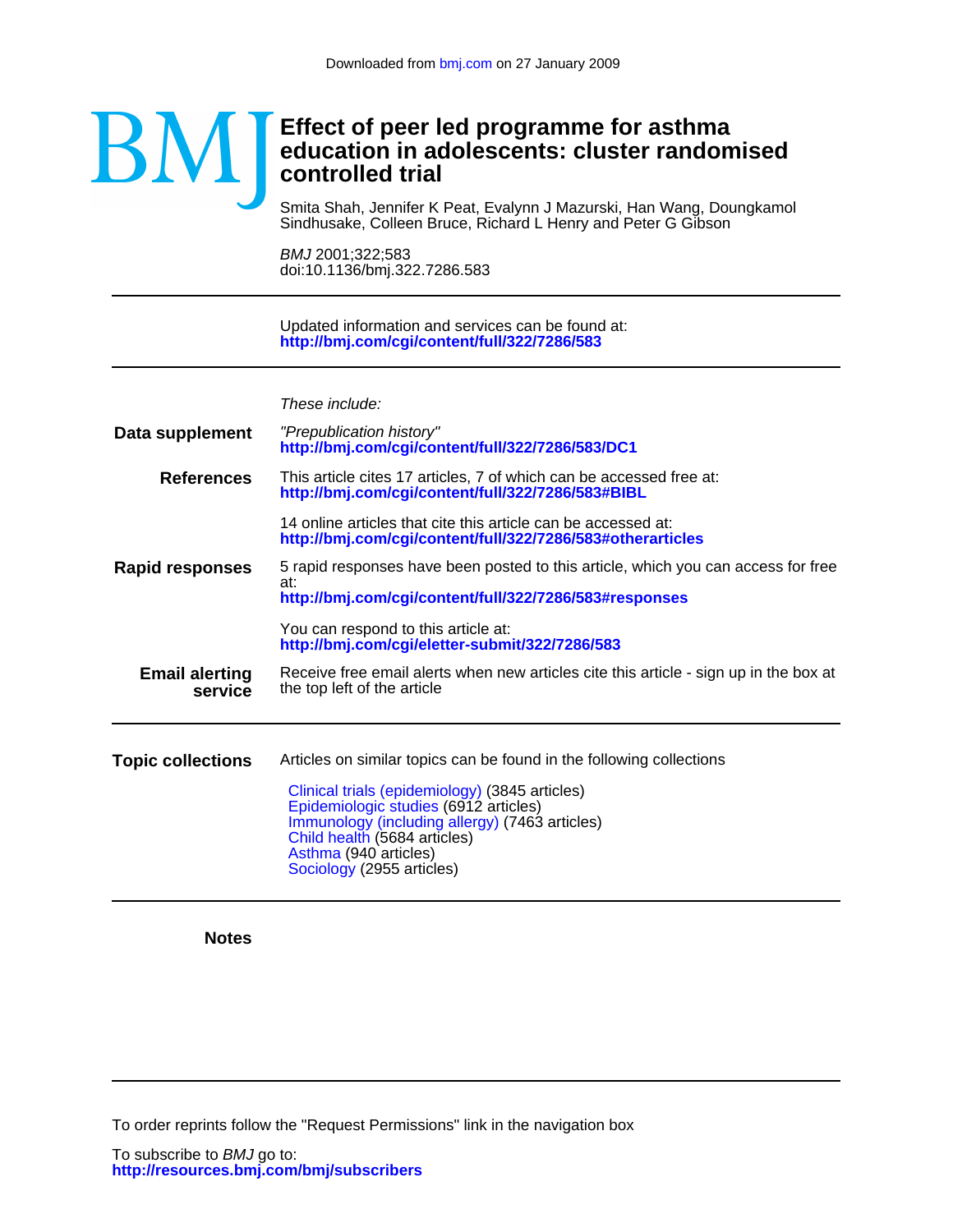# Papers

## **Effect of peer led programme for asthma education in adolescents: cluster randomised controlled trial**

Smita Shah, Jennifer K Peat, Evalynn J Mazurski, Han Wang, Doungkamol Sindhusake, Colleen Bruce, Richard L Henry, Peter G Gibson

#### **Abstract**

**Objective** To determine the effect of a peer led programme for asthma education on quality of life and related morbidity in adolescents with asthma. **Design** Cluster randomised controlled trial. **Setting** Six high schools in rural Australia. **Participants** 272 students with recent wheeze, recruited from a cohort of 1515 students from two school years (mean age 12.5 and 15.5 years); 251 (92.3%) completed the study.

**Intervention** A structured education programme for peers comprising three steps (the "Triple A Program").

**Main outcome measures** Quality of life, school absenteeism, asthma attacks, and lung function. **Results** When adjusted for year and sex, mean total quality of life scores showed significant improvement in the intervention than control group. Clinically important improvement in quality of life  $($  > 0.5 units) occurred in 25% of students with asthma in the intervention group compared with 12% in the control group ( $P = 0.01$ ). The number needed to treat was 8 (95% confidence interval 4.5 to 35.7). The effect of the intervention was greatest in students in year 10 and in females. Significant improvements occurred in the activities domain (41% *v* 28%) and in the emotions domain (39% *v* 19%) in males in the intervention group. School absenteeism significantly decreased in the intervention group only. Asthma attacks at school increased in the control group only. **Conclusion** The triple A programme leads to a clinically relevant improvement in quality of life and related morbidity in students with asthma. Wider dissemination of this programme in schools could play an important part in reducing the burden of

#### **Introduction**

asthma in adolescents.

Asthma is a major health problem among adolescents.<sup>1</sup> Studies have identified substantial underdiagnosis and poor understanding of asthma management.<sup>2 3</sup> During adolescence behavioural changes can have an adverse impact on the management of illness because adherence to treatment decreases and medical supervision becomes less consistent.<sup>4</sup> The resulting inadequate management of asthma often leads to

frequent absenteeism, hospital admissions, and also compromises a young person's education, social skills, and physical activity.<sup>23</sup>

Traditional health education often does not meet the needs of adolescents because peers have a major and perhaps greater influence on a young person's health behaviour than parents or health staff.<sup>7</sup> We have previously described the development of an innovative asthma education programme led by peers, known as "Triple A" (adolescent asthma action) to promote self management behaviours for asthma in adolescents.<sup>8</sup> We have also shown that this programme improves knowledge and attitudes about asthma.<sup>9</sup> We aimed to conduct a randomised controlled trial to evaluate the effect of the triple A programme on self reported quality of life and related morbidity in high school students with asthma.

#### **Participants and methods**

We recruited students from six high schools (four government, two independent) in Tamworth, rural New South Wales, Australia. Concealed random allocation was performed by PGG (who was not involved with the administration of the study), using a random number generator and the closed envelope technique. The study was approved by the research ethics committees of the Western Sydney Area Health Service and the Department of Schools Education.

A video questionnaire from the international study of asthma and allergies in childhood was administered to all students in years 7 and 10 who were present on the test day (1379 students) at each school in February 1998.<sup>10</sup> Consenting students reporting recent wheeze (272 students) underwent baseline spirometry and completed questionnaires on asthma quality of life and asthma symptoms. The triple A programme was then implemented in the three intervention schools, and students completed the same measures in October 1998, three months after the intervention was completed.

#### **Intervention and community support**

The triple A programme entrusts young people with the responsibility of educating their peers about asthma. The intervention involved a three step approach to educating and thus empowering students

Care Education and Research Unit, Auburn Hospital and Community Health Services, Auburn, NSW 2144, Australia Smita Shah *director* Evalynn J Mazurski *research and evaluation officer* Han Wang *statistician* Colleen Bruce *research and evaluation officer* Children's Hospital at Westmead, Westmead, NSW 2145, Australia

Primary Health

*associate professor* Department of Public Health and Community Medicine, Westmead Hospital Doungkamol Sindhusake *statistician*

Jennifer K Peat

School of Paediatrics, University of New South Wales, Randwick, NSW 2031, Australia Richard L Henry *professor* continued over

*BMJ* 2001;322:1–5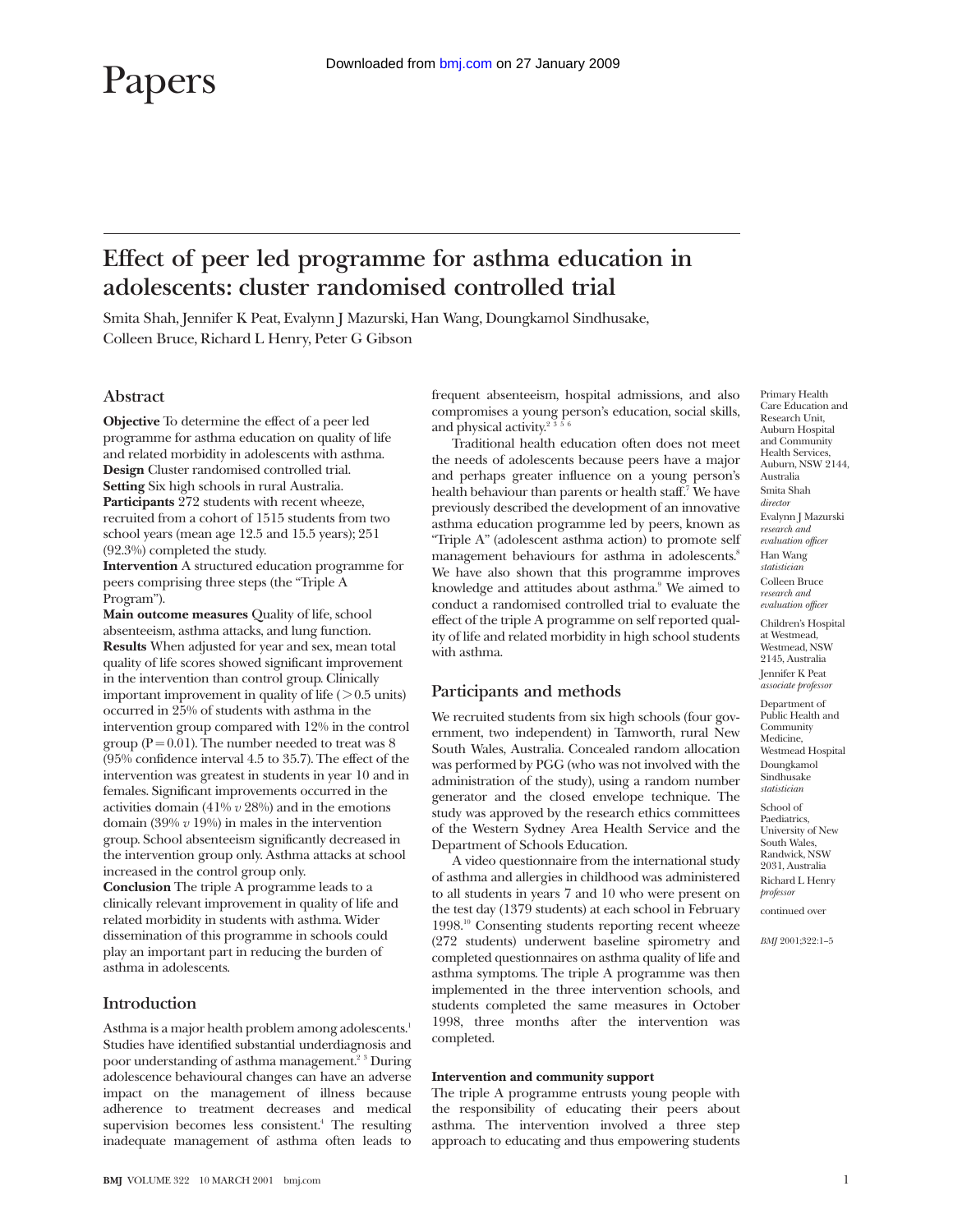Airway Research Centre, Department of Respiratory and Sleep Medicine, John Hunter Hospital, Newcastle, NSW 2310, Australia Peter G Gibson *senior staff specialist*

Correspondence to: S Shah, Department of Public Health and Community Medicine, Westmead Hospital, Westmead, NSW 2145, Australia Smita\_Shah@ wsahs.nsw.gov.au

with asthma. $8<sup>11</sup>$  In step 1, student volunteers from year 11 in each school were trained as asthma peer leaders during a six hour workshop conducted by the study team. The students learnt how to educate their peers about asthma and its management using games, videos, worksheets, and discussions as teaching tools. In step 2, teams of three to four asthma peer leaders conducted three 45 minute health lessons for each year 10 class in their school. The leaders used the teaching tools to guide students to critically analyse the barriers to asthma management. In step 3, the year 10 students developed and presented key messages learnt in the lessons to the year 7 students. The presentations by the year 10 students included short acts, dramas, and songs, with titles such as "don't smoke," "asthma can kill," and "visit your doctor."

Before the study all schools received first aid kits for asthma and asthma workshops for their school staff.<sup>12</sup> All students known to have asthma were issued with a record card to be completed by their doctor. In addition, a workshop on adolescent asthma was held for the local doctors, with regular reports of the study in the local print and electronic media.

#### **Measurements**

Students who reported recent wheeze completed a validated paediatric asthma quality of life questionnaire.13 The questionnaire contained 23 items organised in three domains: symptoms, activities, and emotional impact of asthma. The mean total score of the questionnaire ranged between 7 (no impairment) and 1 (most severe impairment). Students also completed a questionnaire concerning school absenteeism, asthma attacks at school, whether their asthma had been diagnosed by a doctor, and current asthma drugs.3 Students performed at least three reproducible forced expiratory manoeuvres using a Vitalograph bellows spirometer (Vitalograph, Buckingham, England) before and 10 minutes after inhalation of  $200 \mu g$ salbutamol through a pressurised metered dose inhaler with a valved holding chamber (Volumatic, Allen and Hanburys, Victoria, Australia). The best forced expiratory volume in one second and forced vital capacity were recorded, compared with predicted values, $14$  and the response to the bronchodilator calculated as the percentage change from the baseline value.

#### **Analysis**

Data were analysed with STATA (STATA, College Station, TX). Comparability of groups was examined using an unpaired *t* test or  $\chi^2$  test as appropriate. The effect of the intervention was described by the change within subjects from baseline to after the intervention and compared between groups using a two way analysis of variance with repeated measures. Analysis of variance was used to assess the effect of confounding by sex, year (7 or 10), and school cluster, and we calculated adjusted effect sizes. To test for a cluster effect, the intraclass (school) correlation coefficient was calculated using one way analysis of variance, and differences between groups and outcome measurements were adjusted for the clustering effect.<sup>15</sup>

The primary outcome measure was quality of life. The mean difference in overall quality of life scores was normally distributed and analysed as the total questionnaire score and as scores for each domain.



**Fig 1** Flow of students through trial

Quality of life was also classified as the proportion of students who achieved a clinically important improvement in scores (a change of more than  $0.5$  units<sup>16</sup>), and this was compared with  $\chi^2$  statistics. We analysed the proportions of students reporting asthma attacks at school with McNemar's test. School absenteeism was compared with the Wilcoxon signed rank test. Significance was taken as  $P \leq 0.05$ .

#### **Results**

Overall 1379 (91%) students completed the asthma screening questionnaire; 325 reported recent wheeze and 272 (83.7%) participated in baseline testing (fig 1). Matched data at both baseline and after the intervention were available for 251 students. Missing data occurred owing to misclassification, students moving schools or being absent on the day of testing, or failure to complete the questionnaire. These students were similar to the participants in terms of quality of life and related morbidity measures.

More females were in the intervention than control group  $(74 \ (65\%)$  and  $63 \ (46\%)$ , respectively). This occurred because cluster randomisation was used to assign the schools to study groups; four schools were coeducational and two were single sex. Asthma that had been diagnosed by a doctor was reported in 75% (189 students) of the students with recent wheeze. At baseline, students reported mild to moderate impairment of quality of life due to asthma (table 1), with females reporting greater impairment than males (5.3 *v* 5.7, respectively). All components of the programme were implemented to plan, with full participation by the target group.

#### **Quality of life**

Mean total quality of life scores after the intervention were 5.7 for the control schools (mean difference of 0.12, 95% confidence interval 0.05 to 0.18) and 5.5 in the intervention schools (0.21, 0.12 to 0.30). Quality of life scores improved significantly after adjusting for year and sex in the intervention than control group; the intervention group improved by on average 0.12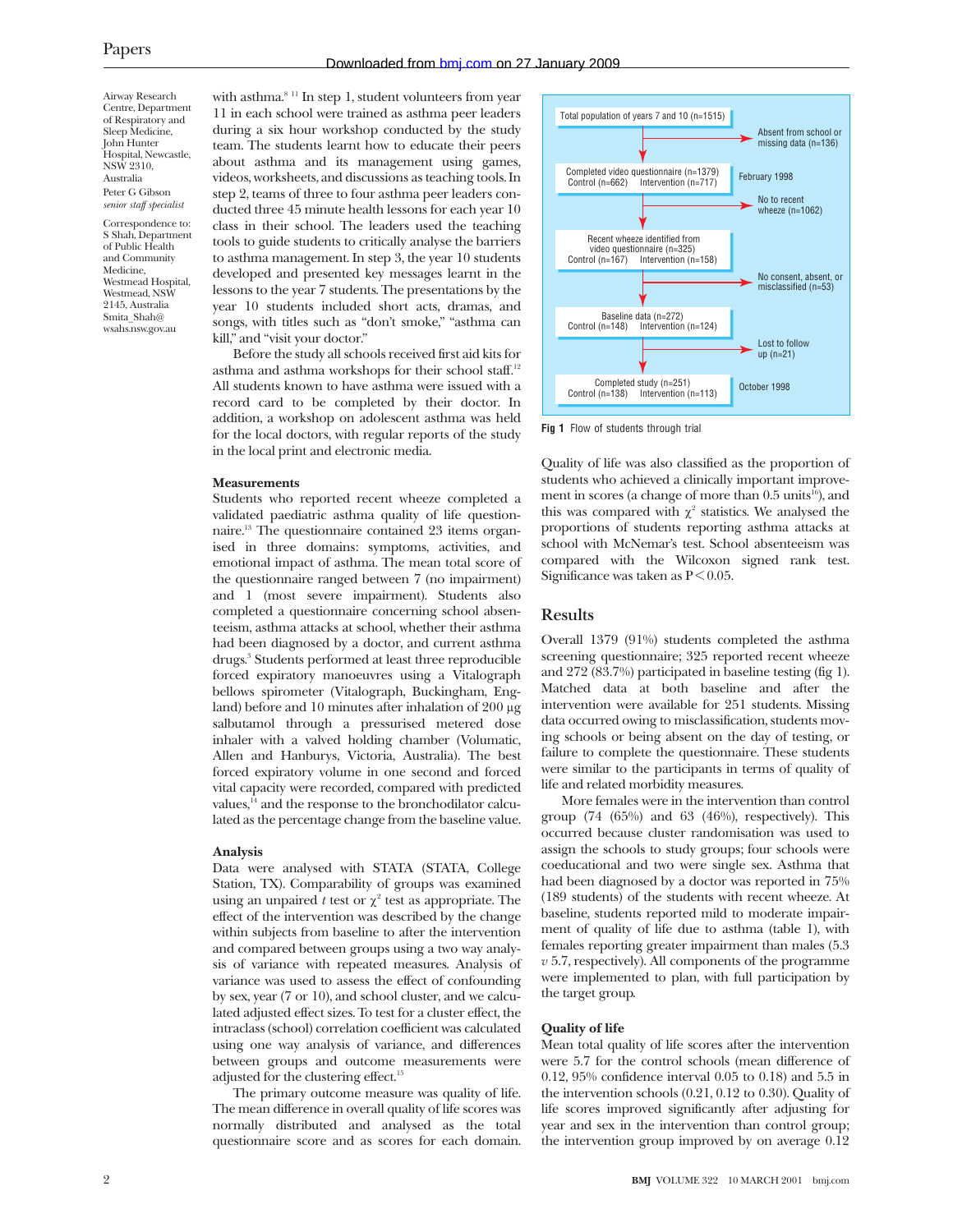

**Fig 2** Percentage of students whose total quality of life score improved by more than 0.5 units in each domain



**Fig 3** Median number of days absent from school for year 10 students with asthma

units more than the control group. No significant effect of clustering was found owing to the study design. The intraclass (school) correlation coefficient was less than 0.002 for the total score in all domains.

A clinically relevant improvement in quality of life was reported by 25% (28 students) of students with asthma in the intervention group compared with  $12\%$ <sup>17</sup> in the control group. In the intervention group significant improvements in quality of life scores occurred in the activities domain but not in the symptoms and emotions domains (fig 2). Male students showed a significant improvement in the emotions domain (table 2).

#### **Morbidity from asthma**

After the intervention there was a significant decrease in the median number of days absent from school (8 *v* 5 days) in year 10 students in the intervention group (fig 3), with no significant difference in the control group (5.5  $v$  4 days). The proportion of students reporting asthma attacks at school in year 10 increased in the control group (21.2% *v* 34.8%). No change was found in the intervention group  $(24.2 % v 25.8\%, fig 4).$ The intervention had no effect on school absenteeism and asthma attacks in year 7 students. At baseline both the intervention and control groups had good lung function (table 1). At follow up there was an overall improvement in lung function in both groups, with no intervention effect (table 3).

#### **Discussion**

A structured programme for asthma education led by peers can lead to an improvement in self reported quality of life in adolescents with asthma. On average eight students would need to be educated by their peers for one student with asthma to report a clinically significant improvement in quality of life. The education programme influenced different domains in males and females. For males the effect of the intervention was most apparent in the emotions domain, for females the activities domain. This is of clinical importance because the differences between sexes indicate areas that need to be targeted.<sup>12</sup>

The measurement tools included the video questionnaire from the international study of asthma and allergies in childhood, which has been widely used

**Table 1** Characteristics of students with wheeze in control and intervention groups. Values are numbers (percentages) unless stated otherwise

|                                                                                               | Control group (n=138) |          | Intervention group (n=113) |          |
|-----------------------------------------------------------------------------------------------|-----------------------|----------|----------------------------|----------|
|                                                                                               | Year 7                | Year 10  | Year 7                     | Year 10  |
| No of students                                                                                | 71                    | 67       | 47                         | 66       |
| Female                                                                                        | 31(44)                | 32 (48)  | 29 (62)                    | 45 (68)  |
| Mean age (years)                                                                              | 12.5                  | 15.5     | 12.5                       | 15.5     |
| Asthma diagnosed by doctor                                                                    | 51 (72)               | 46 (69)  | 39 (83)                    | 53 (80)  |
| Mean percentage predicted change in<br>forced expiratory volume in one second                 | 99.2                  | 105.7    | 101.8                      | 105.3    |
| Mean percentage change in forced<br>expiratory volume in one second: forced<br>vital capacity | 89                    | 89.4     | 89.3                       | 89.8     |
| Mean (SD) total quality of life score                                                         | 5.7(1.3)              | 5.5(1.3) | 5.1(1.5)                   | 5.4(1.2) |
| Taking inhaled corticosteroids                                                                | 25(35)                | 20(30)   | 18 (38)                    | 28 (42)  |
| Taking bronchodilator alone                                                                   | 18 (25)               | 20(30)   | 15 (32)                    | 20(30)   |
| Taking asthma drugs                                                                           | 43 (61)               | 40 (60)  | 33 (70)                    | 48 (73)  |

**Table 2** Percentage of students with clinically significant improvement in quality of life (>0.5 units) in control and intervention groups. Values are numbers (percentages) unless stated otherwise

| Domain                      | Control group<br>$(n=138)$ | Intervention<br>group $(n=113)$ | % difference<br>(95% CI)       | P value | Number<br>needed<br>to treat |
|-----------------------------|----------------------------|---------------------------------|--------------------------------|---------|------------------------------|
| Mean total quality of life: | 17/138 (12)                | 28/113 (25)                     | 12.5 (2.8 to 22.1)             | 0.01    | 8                            |
| Year 7                      | 14/71 (20)                 | 16/47 (34)                      | 14.3 $(-2.1$ to 30.7)          | 0.08    | $\overline{7}$               |
| Year 10                     | 3/67(5)                    | $12/66$ (18)                    | 13.7 (3.2 to 24.2)             | 0.01    | 7                            |
| Male                        | 11/75 (15)                 | 9/39(23)                        | $8.4$ (-7.1 to 23.9)           | 0.26    | 12                           |
| Female                      | 6/63(10)                   | 19/74 (26)                      | 16.2 (3.8 to 28.5)             | 0.02    | 6                            |
| Activities:                 | 38/138 (28)                | 46/113 (41)                     | 13.2 (1.4 to 24.9)             | 0.028   | 8                            |
| Year 7                      | 21/71 (30)                 | 26/47 (55)                      | 25.7 (8.0 to 43.5)             | 0.005   | 4                            |
| Year 10                     | 17/67 (25)                 | 20/66 (30)                      | 4.9 $(-10.3$ to 20.1)          | 0.53    | 20                           |
| Male                        | 23/75 (31)                 | 17/39 (44)                      | 12.9 $(-5.8 \text{ to } 31.7)$ | 0.17    | 8                            |
| Female                      | 15/63 (24)                 | 29/74 (39)                      | 15.4 (0.1 to 30.7)             | 0.06    | 7                            |
| Symptoms:                   | 25/138 (18)                | 29/113 (26)                     | $7.6$ (-2.8 to 17.9)           | 0.15    | 13                           |
| Year 7                      | 14/71 (20)                 | 14/47 (30)                      | 10.1 $(-6.0 \text{ to } 26.1)$ | 0.21    | 10                           |
| Year 10                     | 11/67 (16)                 | 15/66 (23)                      | $6.3$ ( $-7.1$ to 19.8)        | 0.36    | 16                           |
| Males                       | 17/75 (23)                 | 13/39 (33)                      | 10.7 (-6.9 to 28.2)            | 0.22    | 9                            |
| Females                     | 8/63(13)                   | 16/74 (22)                      | $8.9$ (-3.5 to 21.4)           | 0.17    | 11                           |
| Emotions:                   | 27/138 (20)                | 31/113 (27)                     | $7.8$ (-2.7 to 18.4)           | 0.14    | 13                           |
| Year 7                      | 16/71 (23)                 | 14/47 (30)                      | $7.3$ (-9.0 to 23.5)           | 0.38    | 14                           |
| Year 10                     | 11/67 (16)                 | 17/66 (26)                      | $9.3$ (-4.4 to 23.1)           | 0.19    | 11                           |
| Male                        | 14/75 (19)                 | 15/39 (39)                      | 19.8 (2.2 to 37.4)             | 0.02    | 5                            |
| Female                      | 13/63 (21)                 | 16/74 (22)                      | 1.0 $(-12.7$ to 14.7)          | 0.89    | 100                          |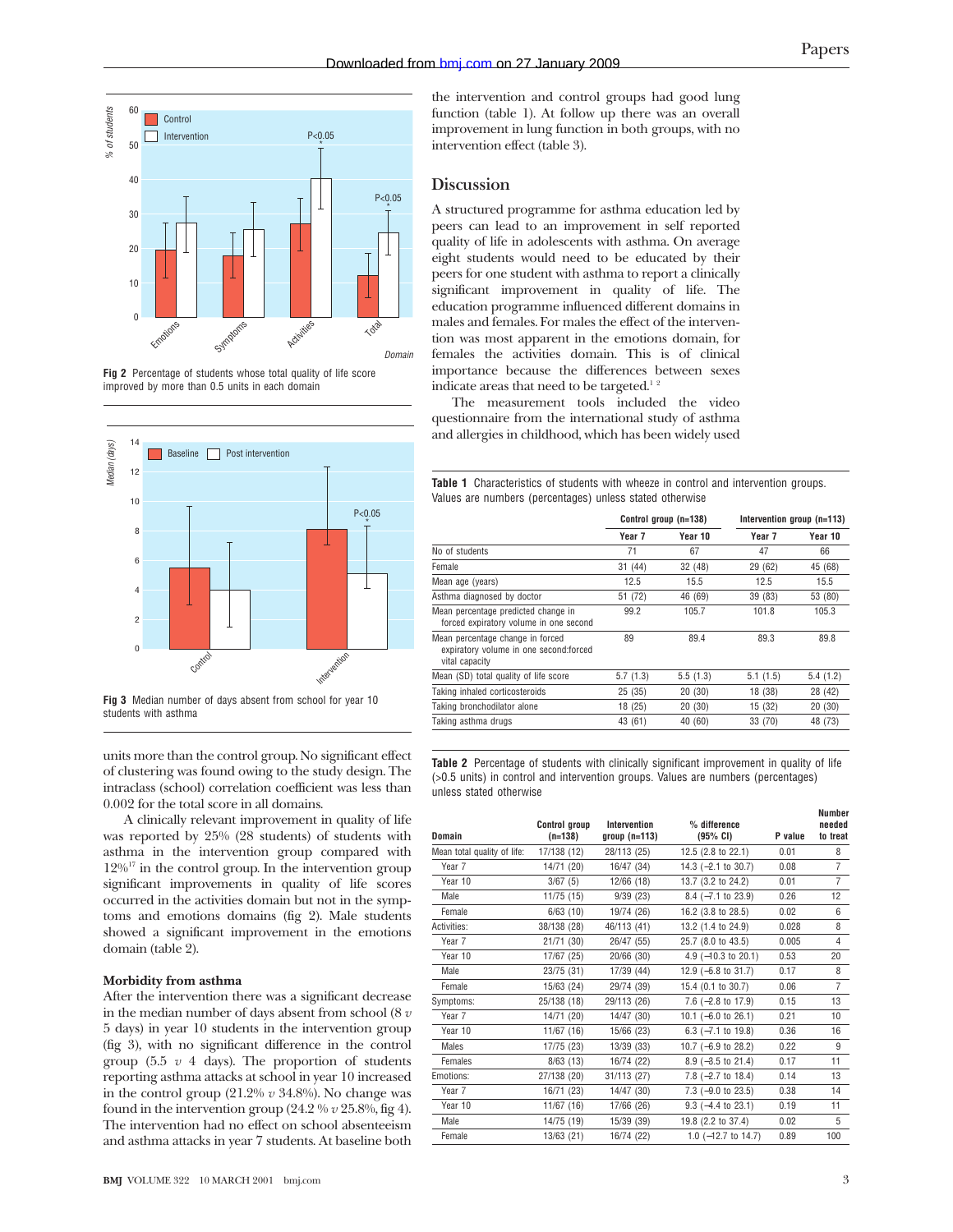

**Fig 4** Proportion of year 10 students reporting an asthma attack at school

to assess the prevalence of asthma.<sup>10</sup> The prevalence of wheeze in the past 12 months was 23% in the target student population, which was consistent with that recorded in neighbouring regions, $1<sup>3</sup>$  suggesting that these students were representative of adolescents in rural regions.

The paediatric asthma quality of life questionnaire has been evaluated and reported to be a reliable instrument that is responsive to change and discriminates among asthmatics with varying impairments caused by asthma.<sup>13</sup> The assessment of quality of life in adolescents with asthma was complicated by several factors. Firstly, intermittent symptoms of asthma and seasonal variations could have influenced fluctuations in their quality of life. The baseline study was undertaken in February (end of summer) whereas the other data were collected in mid-October (spring) to meet the schools' timetables. Secondly, the respondents did not always use the same activities (35 options) when completing the quality of life questionnaires at baseline and after testing. Finally, contamination was possible because there was community awareness of the study. This could have introduced a bias, known as the "Hawthorne effect," resulting in perceived improvements in the control group.

The intervention had no effect on lung function. These results are consistent with studies of asthma education that have shown improvement in quality of life after asthma education without changes in lung function.<sup>17</sup> <sup>18</sup>

The self management of asthma is recognised as an effective strategy in reducing morbidity.19 In the past,

education programmes in the self management of asthma have focused on primary school children or adults.19 20 Initiatives for asthma education for young people, aimed at individuals with asthma, have had minimal impact on asthma morbidity, $20$  and education programmes conducted in hospitals have problems attracting young people. $21$  In our study, the students who were educated by their peers had a lower number of reported asthma attacks and school absenteeism compared with the control group. Improvements in quality of life and asthma morbidity failed to cascade from year 10 into year 7 because the year 7 students only received the performances about asthma and not the peer led teaching.

Interventions using peer education may have a higher chance of success in adolescence than other types of interventions.<sup>22</sup> In a meta-analysis of 143 programmes in drug prevention in adolescents, the effect size was largest for peer teaching programmes than for other teaching strategies.<sup>23</sup> Young people seem to prefer peers for advice, and change is more likely to occur if someone they can relate to or perceive as a role model relays the message. Additionally, peer educators enhance the programme's effect by directing peer pressure in a positive direction.6

The triple A programme is the first peer led programme in asthma education utilising senior students as educators to show improvement in quality of life in students with asthma. This builds on our earlier work, which showed that the programme is well received by adolescents and improves knowledge about asthma and its management.<sup>8 9</sup> Wider dissemination of this programme in schools could play an important part in reducing the burden of asthma in adolescents.

We thank the Tamworth schools, staff, and students as well as Kate Roese and Robin Schoeffel for their assistance in data col**lection** 

Contributors: SS initiated the research, formulated the study protocol, helped select the quality of life tool, coordinated the study and intervention on site, and participated in data collection, interpretation, and writing and editing of the paper. JKP helped to supervise the data analyses and helped with the interpretation of the results and editing. EJM participated in the data collection at follow up and the preparation and analysis of the database. HW was responsible for the analysis and reporting of the quality of life data. DS was responsible for the analysis and reporting of the spirometry and morbidity data. CB assisted in interpretation of the data and editing of the paper. RLH was involved in the original study design, including liaison with doctors and media interviews, and advised on data analysis and editing. PGG was responsible for the study design and identification and selection of measurement tools, participated in planning data analysis and interpretation, wrote the first draft

**Table 3** Lung function results at baseline and follow up in control and intervention groups. Values are mean (95% confidence intervals)

|                                                                                          | Control group (n=138) |                     | Intervention group $(n=113)$ |                    |
|------------------------------------------------------------------------------------------|-----------------------|---------------------|------------------------------|--------------------|
|                                                                                          | <b>Baseline</b>       | Follow up           | <b>Baseline</b>              | Follow up          |
| Percentage predicted forced expiratory volume in one second<br>before bronchodilator     | 102.4 (100 to 105)    | 111.0 (108 to 114)  | 103.8 (101 to 107)           | 105.3 (102 to 109) |
| Percentage predicted forced expiratory volume in one second<br>after bronchodilator      | 107.2 (105 to 110)    | 116.1 (113 to 119)  | 108.5 (104 to 112)           | 110.2 (107 to 114) |
| Percentage predicted forced vital capacity before<br>bronchodilator                      | 84.1 (82 to 86)       | 90.9 (89 to 93)     | 92.5 (90 to 95)              | 93.7 (91 to 96)    |
| Forced expiratory volume in one second: forced vital capacity<br>before bronchodilator   | 89.2 (88 to 90)       | 89.2 (88 to 91)     | 89.6 (88 to 91)              | 89.9 (88 to 92)    |
| Improvement in percentage forced expiratory volume in one<br>second after bronchodilator | 5.03 (4.2 to 5.8)     | $5.10$ (4.1 to 6.1) | 5.52 (3.8 to 7.2)            | 5.49 (3.8 to 7.1)  |